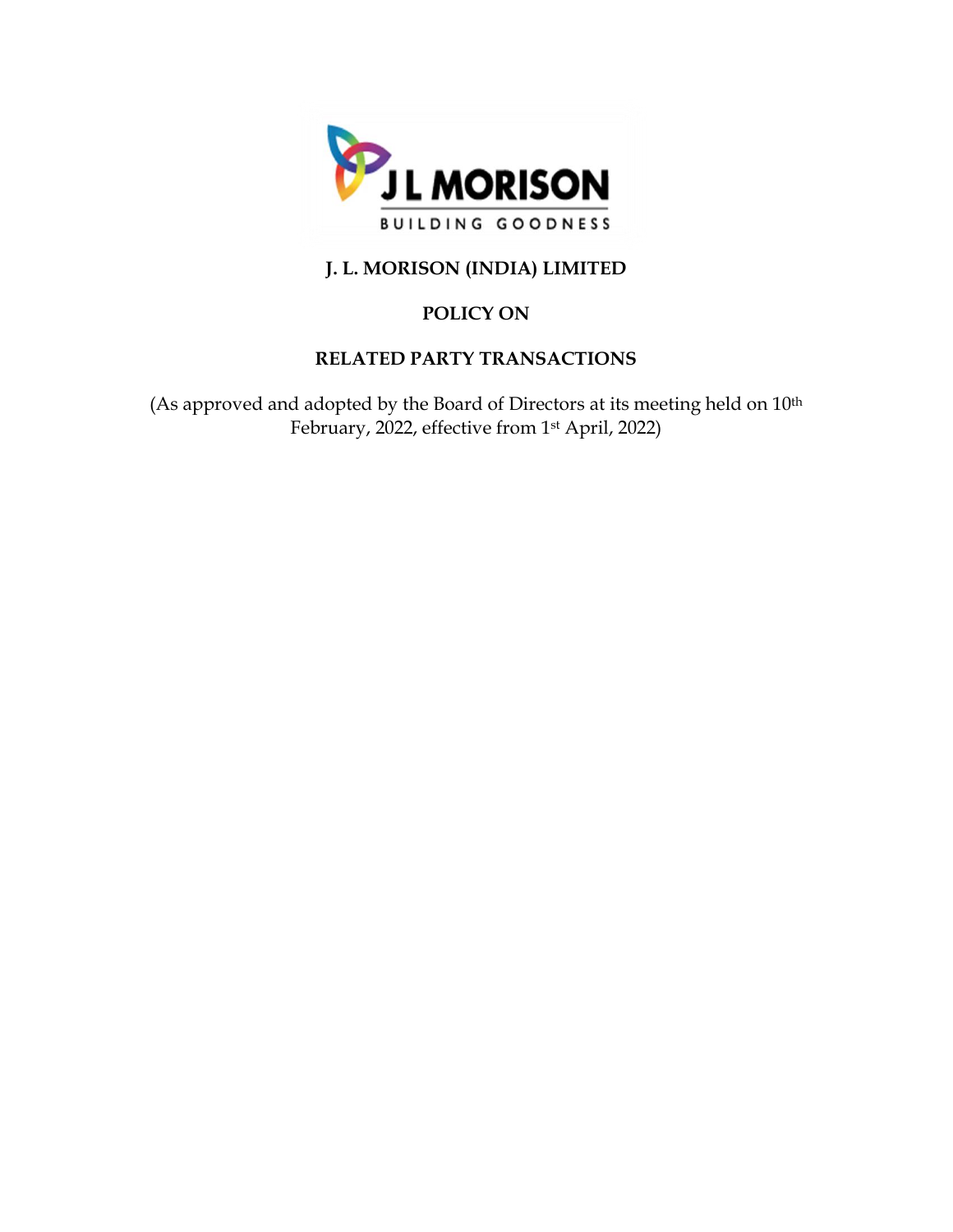### **1. PREAMBLE**

The Board of Directors ("Board") of J. L. Morison (India) Limited ("Company") has adopted this Policy and it includes the materiality threshold and the manner of dealing with Related Party Transaction(s) in compliance with the requirements of Section 188 of the Companies Act, 2013 ("Act") read with relevant rules made thereunder and Regulation 23 of the Securities and Exchange Board of India (Listing Obligations and Disclosure Requirements) Regulations, 2015, as amended from time to time ("Listing Regulations").

This Policy applies to transaction(s) between the Company and one or more of its related parties. It provides a framework for governance and reporting of the related party transaction(s) including material transaction(s).

## **2. OBJECTIVE**

This Policy is intended to ensure due and timely identification, approval, disclosure and reporting of transaction(s) between the Company and any of its related parties in compliance with the applicable laws and regulations as may be amended from time to time.

The provisions of this Policy are designed to govern the approval process and disclosure requirements to ensure transparency in the conduct of related party transaction(s) in the best interest of the Company and its shareholders and to comply with the statutory provisions in this regard.

## **3. DEFINITIONS**

- 3.1 "Audit Committee or Committee" means the Committee of the Board constituted from time to time under the provisions of Regulation 18 of the Listing Regulations and Section 177 of the Act.
- 3.2 "Board" means the Board of Directors of the Company as defined under the Act.
- 3.3 "Key Managerial Personnel" means Key Managerial Personnel as defined under Section 2(51) of the Act.
- 3.4 "Material Related Party Transaction" means related party transaction(s) to be entered into individually or taken together with previous transactions during a financial year, exceeds rupees one thousand crore or ten percent of the annual consolidated turnover of the Company as per the last audited financial statements of the Company, whichever is lower; or such limits as may be prescribed under the Act or the Listing Regulations from time to time.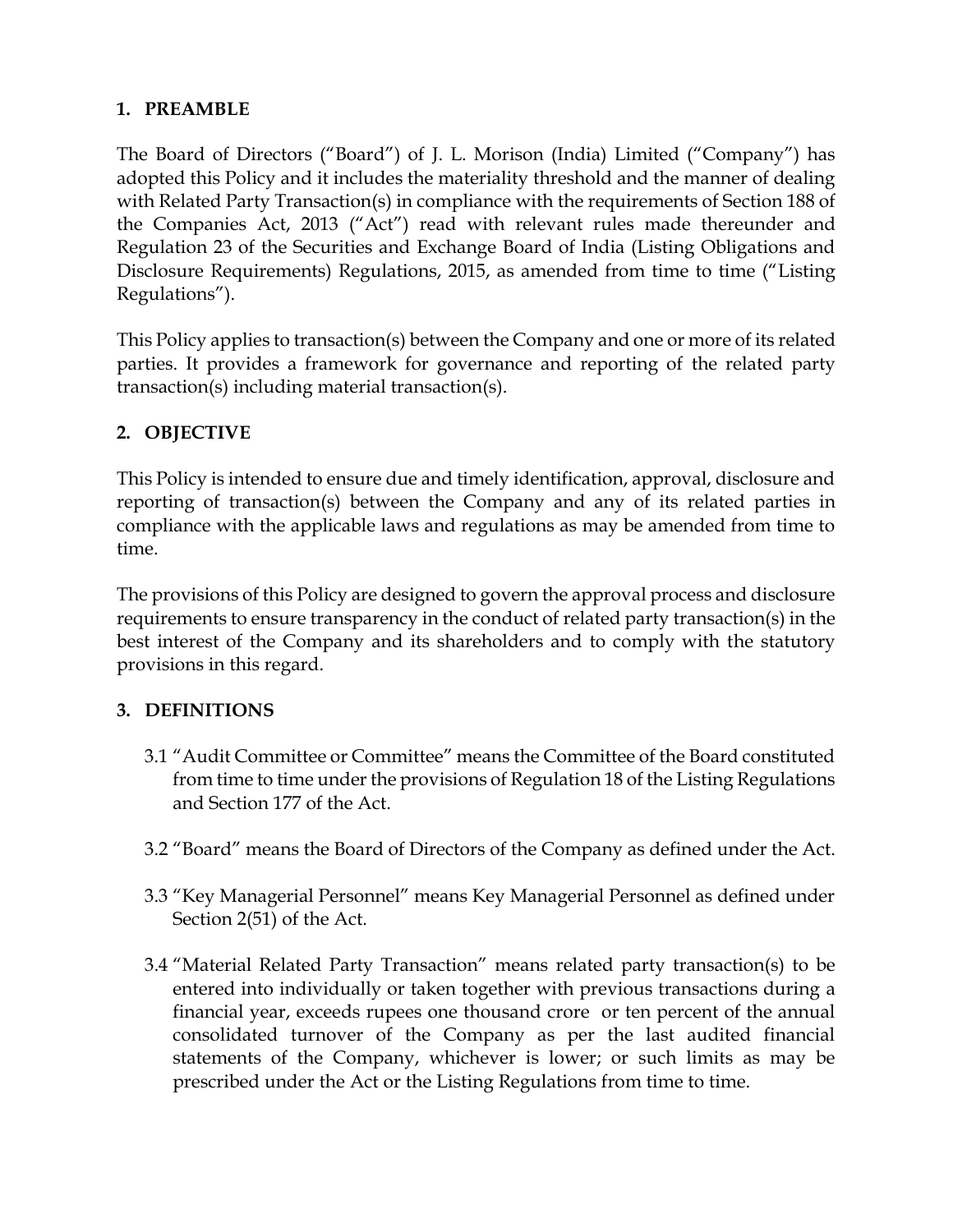Notwithstanding the above, a transaction involving payment(s) made to a related party with respect to brand usage or royalty shall be considered material if the transaction(s) to be entered into individually or taken together with previous transaction(s) during a financial year, exceed five percent of the annual consolidated turnover of the Company as per the last audited financial statements of the Company.

- 3.5 "Material Modifications" shall mean modification(s) in an approved related party transaction resulting in variation and having an impact on the monetary limits exceeding 20% of such transactions in value terms, or any other variation in significant terms of the contract/arrangement/agreement entered with the related party such as material terms, tenure and the like or such other modifications as may be determined by the Audit Committee from time to time.
- 3.6 "Related Party" means a related party as defined under Section 2(76) of the Act and Regulation 2(1)(zb) of the Listing Regulations and the applicable accounting standards, as amended from time to time.
- 3.7 "Related Party Transaction" means such transactions as specified under Section 188(1) of the Act and Regulation 2(1)(zc) of the Listing Regulations, as amended from time to time.
- 3.8 "Relative" means a relative as defined under Section 2(77) of the Act and Rule 4 of the Companies (Specification of Definitions Details) Rules, 2014, as amended from time to time.
- 3.9 "Transaction" with a related party shall be construed to include a single transaction or a group of transactions in a contract/arrangement/agreement.
- 3.10 The term 'Director' shall have the same meaning as assigned under the Act.

#### **4. FRAMEWORK OF THE POLICY**

#### **4.1 IDENTIFICATION OF RELATED PARTY TRANSACTIONS**

- 4.1.1 Every Director and Key Managerial Personnel will be responsible for providing declaration as per format prescribed in form MBP -1 - Notice of interest pursuant to Section 184 of the Act read with Rule 9(1) of the Companies (Meetings of Board and its Powers) Rules, 2014 containing the following information to the Company on an annual basis:
	- 1. Names of his / her Relatives;
	- 2. Partnership firms in which he / she or his / her Relative is a partner;
	- 3. Private Companies in which he / she is a member or Director;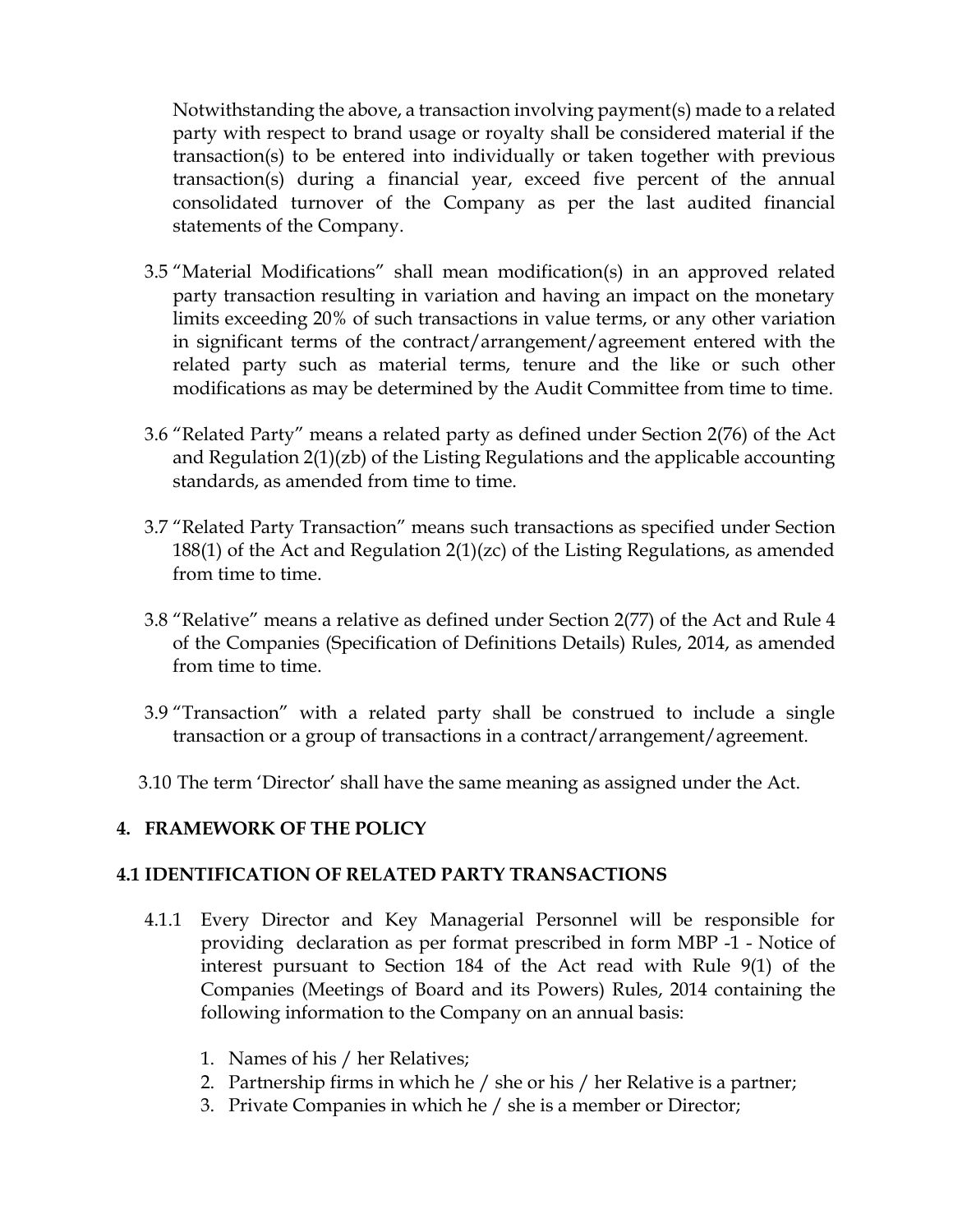- 4. Public Companies in which he / she is a Director and holds along with his / her Relatives more than 2% of its paid up share capital;
- 5. Any Body Corporate whose Board of Directors, Managing Director or Manager is accustomed to act in accordance with his / her advice, directions or instructions (other than advice, directions or instructions given in professional capacity); and
- 6. Persons on whose advice, directions or instructions, he / she is accustomed to act (other than advice, directions or instructions obtained from a person in professional capacity).
- 4.1.2 Every Director and Key Managerial Personnel shall also be responsible to update any change(s) in the above information to the Company immediately becoming aware of such changes.
- 4.1.3 Every Director, Key Managerial Personnel, Functional / Business heads / Chief Financial Officer will be responsible for providing prior Notice to the Company Secretary of any potential related party transaction. They will also be responsible for providing additional information about such transaction that the Board / Committee may require, for being placed before them. Based on this Notice, the Company Secretary will take up the potential related party transaction for necessary approvals as required under this Policy.
- 4.1.4 The suggested details and list of records and supporting documents which are required to be provided along with the agenda of meeting of the Committee / Board considering the proposed related party transaction are provided in Annexure 1 to this Policy.
- 4.1.5 The Company Secretary in consultation with the Chief Financial Officer may refer any potential related party transaction to any external legal / transfer pricing expert and the opinion of such external legal / transfer pricing expert shall be brought to the notice of the Committee / Board.

### **4.2 REVIEW AND APPROVAL OF RELATED PARTY TRANSACTIONS**

4.2.1 The Audit Committee shall review and approve all related party transactions and subsequent material modification(s) thereto in accordance with this Policy.

Provided that only those members of the Audit Committee, who are independent directors, shall approve related party transactions or subsequent material modification(s) thereto.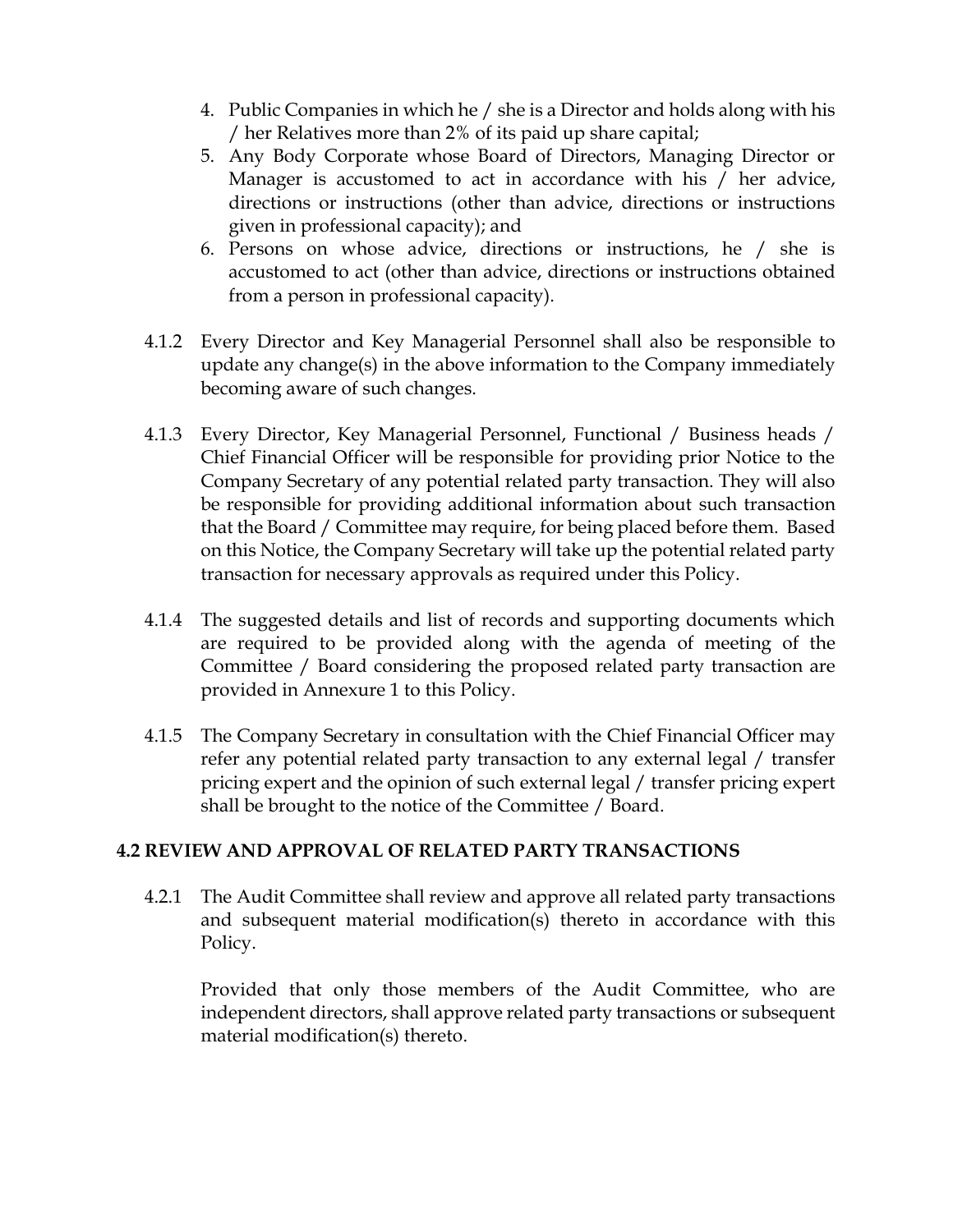- 4.2.2 All proposed related party transactions and subsequent material modification(s) thereto shall be placed before the Audit Committee for its prior approval. In the case of frequent / regular / repetitive transactions which are in the normal course of business of the Company, the Committee may grant standing pre –approval / omnibus approval in accordance with this Policy.
- 4.2.3 Approval of the Board of the Company shall also be required in accordance with the provisions of Section 188 of the Act.
- 4.2.4 All material related party transactions and subsequent material modifications thereto or such transactions which are not in ordinary course of business or not on arm's length basis and which exceeds the limit as mentioned under Regulation 23 or Section 188(1) read with rules made thereunder, whichever is lower, shall require prior approval of the shareholders of the Company and no related party shall vote to approve such resolutions whether the entity is a related party to the particular transaction or not.

### **4.3 MATTERS TO BE CONSIDERED WHILE APPROVING ANY RELATED PARTY TRANSACTION(S)**

- 4.3.1 While considering any related party transaction, the Committee / Board shall take into account all relevant facts and circumstances including terms of the transaction, business purpose of the transaction, the benefits to the Company and to the Related Party, and other relevant factors as provided in Annexure 1 to this policy.
- 4.3.2 While considering any subsequent material modification(s) to any related party transaction already approved, the Committee / Board shall also take into consideration of subsequent events (i.e. events occurred after the initial transaction have commenced) like evolving business strategies / commercial decisions to improve / sustain market share, changing market dynamics, local competitive scenario, economic / regulatory conditions affecting the global / domestic industry.

#### **4.4 MANNER OF APPROVAL OF RELATED PARTY TRANSACTION(S)**

#### **4.4.1 Approval by the Audit Committee**

(a) All related party transactions or subsequent modifications thereto shall be approved by the Audit Committee in its meeting.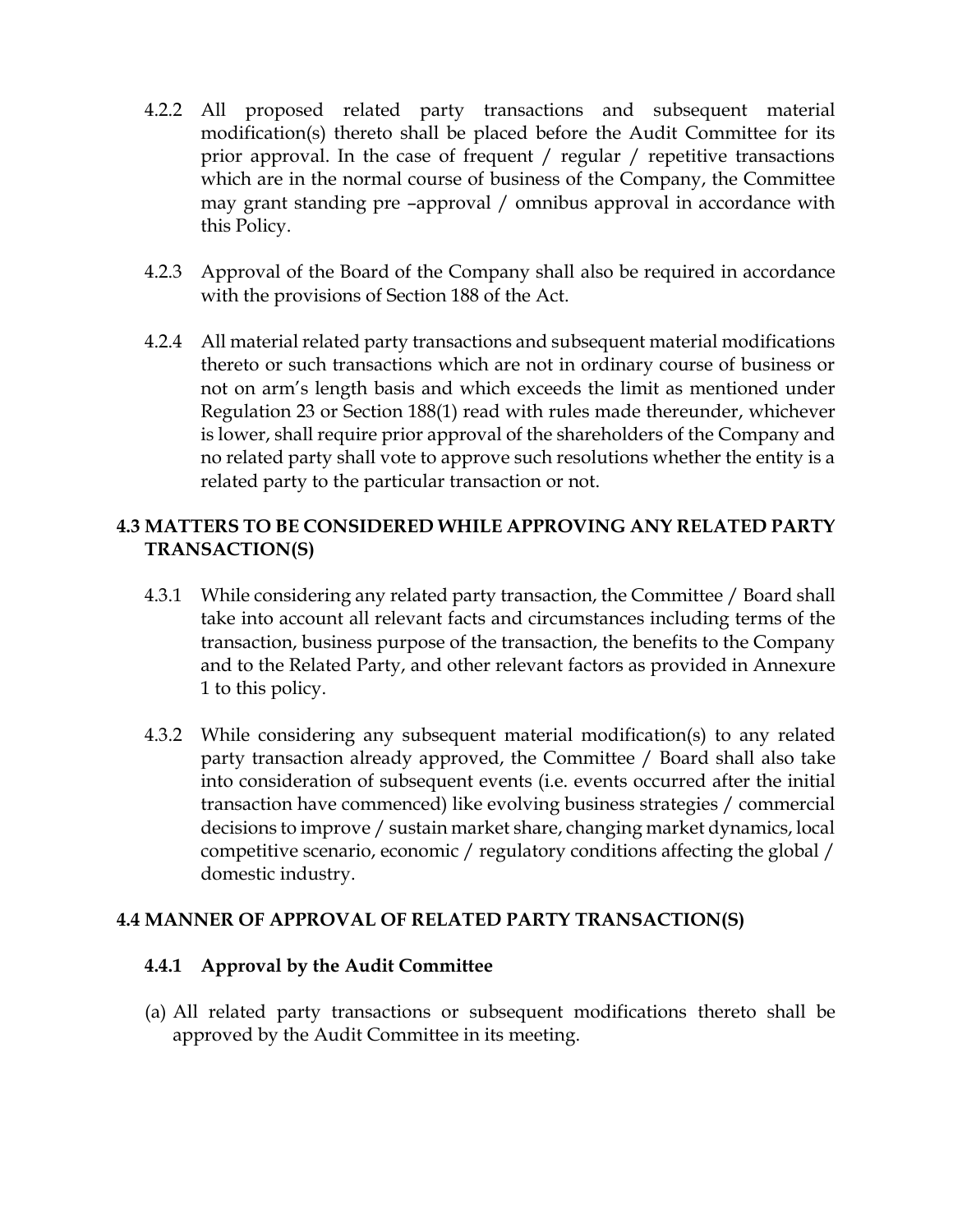(b) Subject to the statutory provisions for the time being in force, in case of urgency or in exceptional circumstances where convening of meeting of the Audit Committee may not be practically possible, the approval of the Audit Committee may be taken by passing resolution through circulation in the manner as provided under Section 175 of the Act. Any resolution passed through circulation shall be noted by the Audit Committee in its subsequent meeting.

### **4.4.2 Standing Pre-Approval / Omnibus Approval**

- (a) In the case of frequent / regular / repetitive transaction(s) which are in the normal course of business of the Company, the Audit Committee may grant standing pre-approval / omnibus approval. While granting such approval, the Audit Committee shall satisfy itself of the need for the omnibus approval and that the same is in the interest of the Company. The omnibus approval shall specify the following:
	- i. Name of the related party;
	- ii. Nature of the transaction;
	- iii. Period of the transaction;
	- iv. Maximum amount of the transactions that can be entered on omnibus approval basis upto Rs. 1 Crore per transaction;
	- v. Indicative base price / current contracted price and formula for variation in price, if any; and
	- vi. Such other conditions as the Audit Committee may deem fit.
- (b) All such related party transactions made by the Company shall be reviewed by the Audit Committee at least on a quarterly basis.
- (c) Where the need of the related party transaction(s) cannot be foreseen and all prescribed details are not available, the Committee may grant omnibus approval subject to the value per transaction not exceeding Rs. 10,00,000/- (Rupees Ten Lakh only). The details of such transaction(s) shall be reported at the subsequent meeting of the Audit Committee for its ratification. Further, the Committee shall on an annual basis review and assess such transactions including the limits to ensure that such transactions were in compliance with this Policy.
- (d) The omnibus approval shall be valid for a period of one year.

### **4.4.3 Approval by the Board**

(a) All related party transactions falling under the provisions of Section 188 of the Act or subsequent material modifications thereto shall be approved by the Board.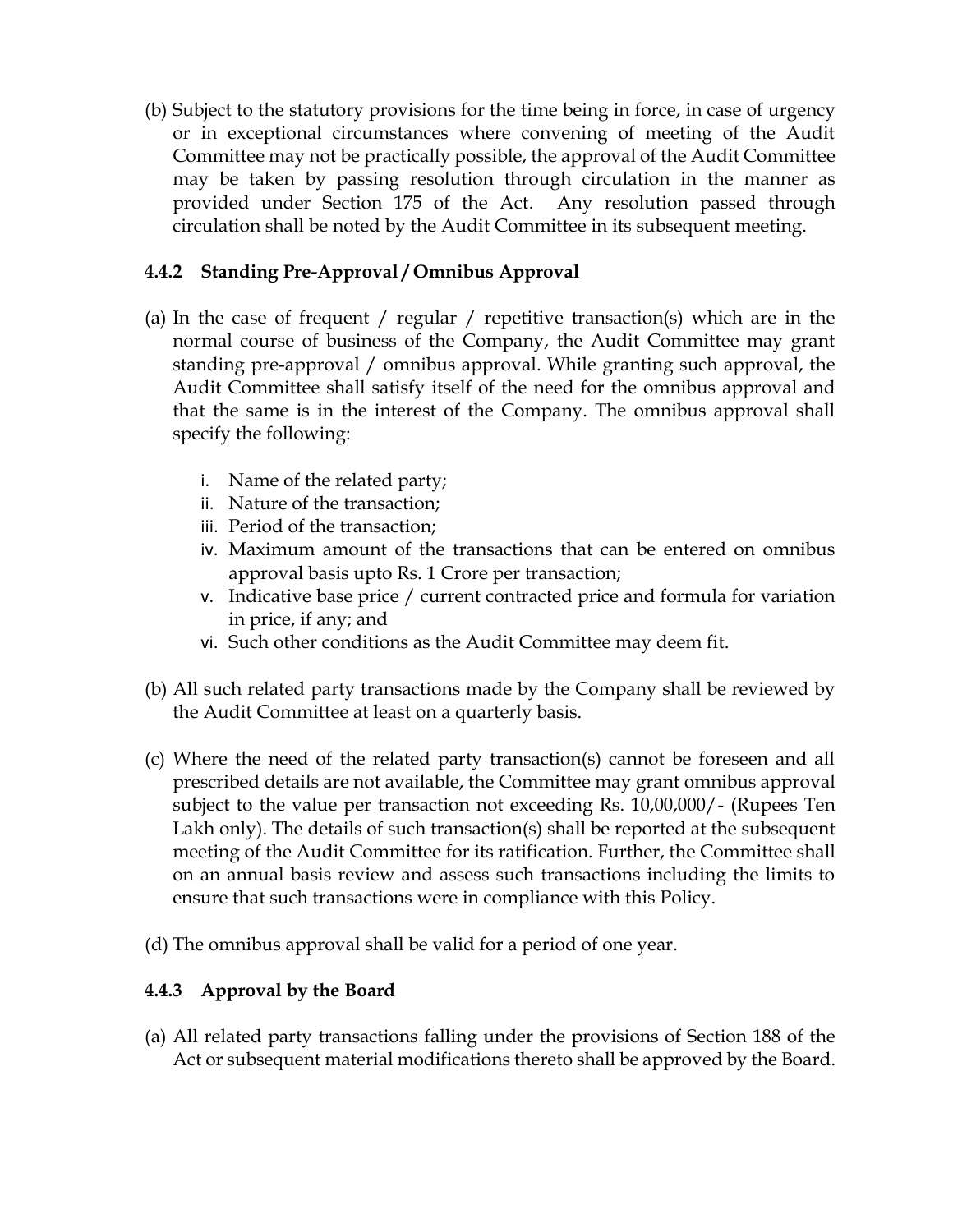- (b) Approval of the Board shall also be taken for such transactions to be entered into by the Company, which are not in its ordinary course of business or are not on arm's length basis.
- (c) The Board may also consider other related party transaction(s) not falling under said Section.
- (d) Subject to the statutory provisions for the time being in force, in case of urgency or in exceptional circumstances where convening of meeting of the Board may not be practically possible, the approval of the Board may be taken by passing resolution through circulation in the manner as provided under Section 175 of the Act. Any resolution passed through circulation shall be noted by the Board in its subsequent meeting.

### **4.4.4 Approval by the Shareholders**

- (a) All Material Related Party Transaction(s) and subsequent material modification(s) thereto shall require prior approval of the shareholders of the Company through resolution and no related party shall vote to approve such resolutions whether the entity is a related party to the particular transaction or not.
- (b) Approval of the shareholders of the Company shall also be taken for such related party transactions to be entered into by the Company, which are not in its ordinary course of business or are not on an arm's length basis and the value of which exceeds the limit as mentioned under Regulation 23 or Section 188(1) of the Act read with rules made thereunder whichever is lower.
- (c) While seeking shareholders' approval as aforesaid, all relevant information / details as may be required from time to time, shall be provided in the Explanatory Statement to be given pursuant to the provisions of Section 102 of the Act.

## **4.4.5 Transaction(s) which do not require approval**

Notwithstanding the foregoing, the following related party transaction(s) shall not require approval of the Committee / Board / Shareholders:

(a) Any transaction involving providing compensation to a director or Key Managerial Personnel in connection with his duties including the reimbursement of reasonable business and travel expenses incurred in the ordinary course of business.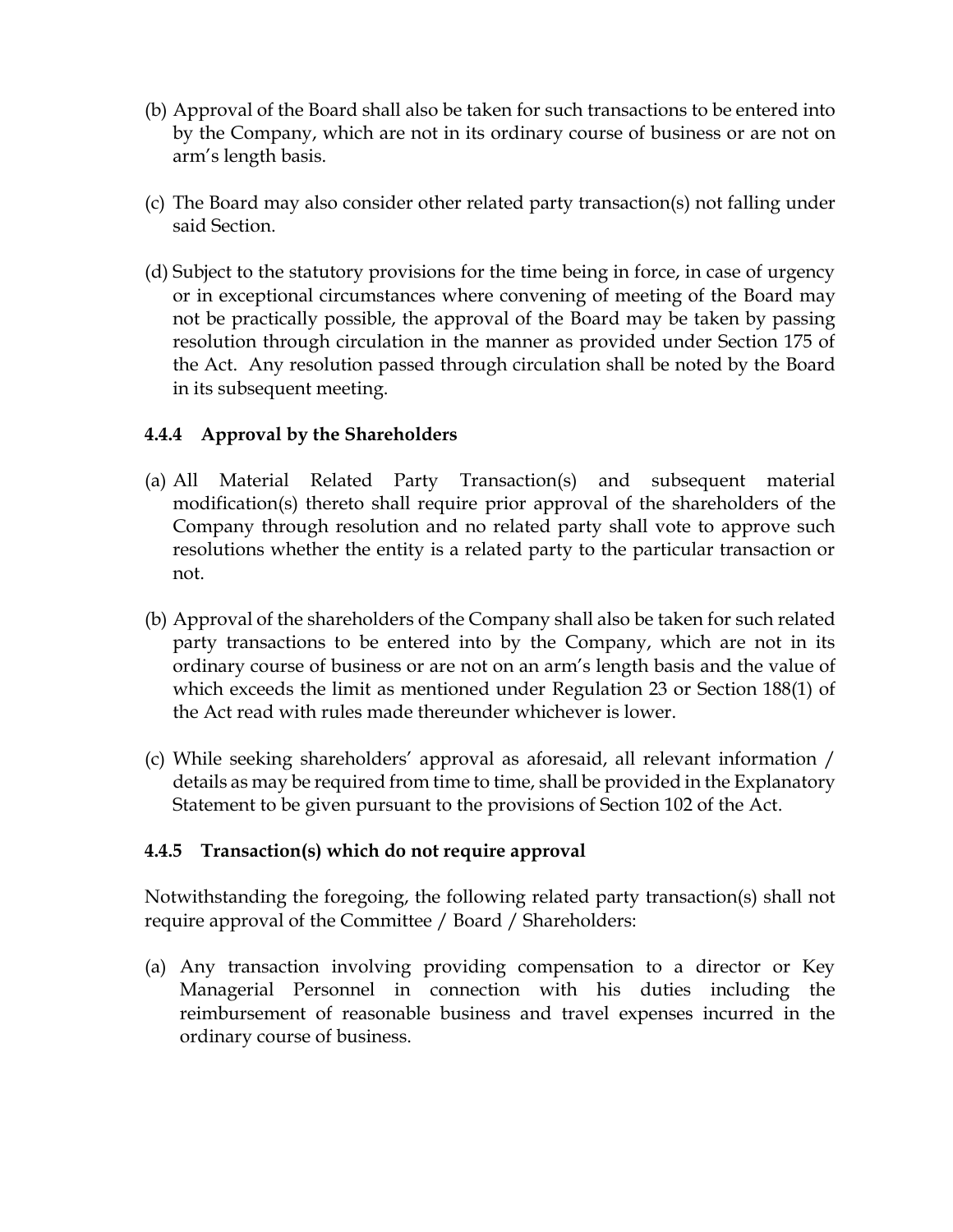### **5. DISCLOSURE AND REPORTING OF RELATED PARTY TRANSACTIONS**

- 5.1 Details of related party transactions shall be disclosed in the Board's Report as required under Section 134(3) of the Act and in the Financial Statements as required under applicable Accounting Standard(s).
- 5.2 Relevant disclosures shall be made to the Stock Exchanges, where equity shares of the Company are listed in accordance with the provisions of Regulation 23 of the Listing Regulations.
- 5.3 Necessary entries of the related party transaction(s) shall be made in the Register of Contracts or Arrangements in which Directors are interested, as maintained under Section 189 of the Act.

## **6. OVERRIDE**

In case of inconsistency of any of the provisions of this Policy with the provisions contained in the Act, Listing Regulations or any other statutory enactments, the provisions the Act, Listing Regulations or such other statutory enactments shall have effect.

## **7. DISSEMINATION OF POLICY**

This Policy shall be provided to all functional and operational employees and other concerned persons of the Company and shall be hosted on website of the Company and web link thereto shall also be provided in the Annual Report of the Company.

### **8. AMENDMENT**

This Policy shall be reviewed by the Board at least once in every three years and be updated accordingly, if required.

This amended policy is approved and adopted by the Board at its meeting held on 10<sup>th</sup> February, 2022 to be effective from 1st April, 2022.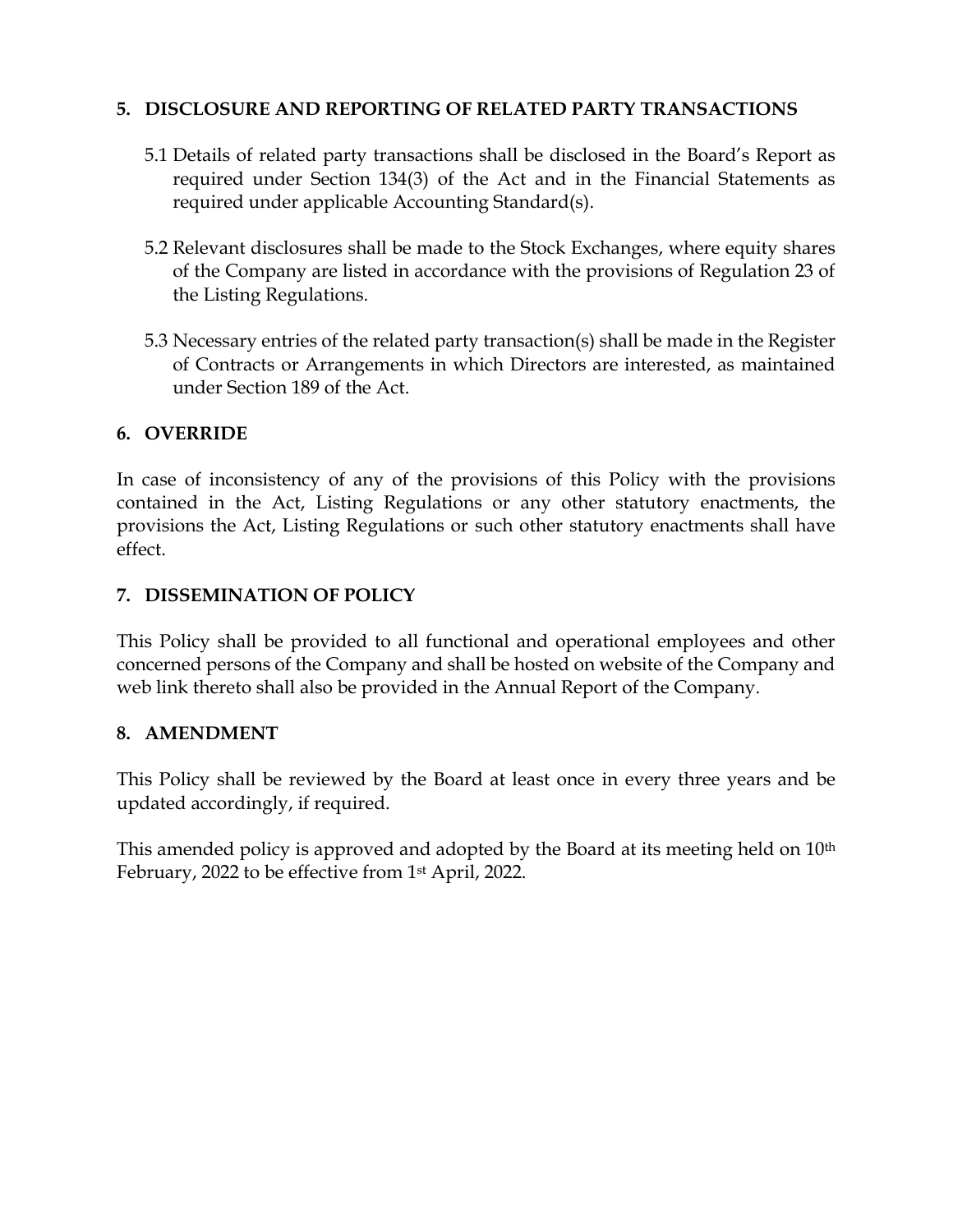#### **ANNEXURE 1**

### **INFORMATION / DETAILS TO BE PROVIDED TO THE AUDIT COMMITTEE / BOARD IN RELATION TO PROPOSED RELATED PARTY TRANSACTION(S) (TO THE EXTENT RELEVANT TO THE TRANSACTION):**

- 1. Name of the Related Party
- 2. Nature of relationship with the Company or its subsidiary, including nature of its concern or interest (financial or otherwise);
- 3. Nature / type of the contract/arrangement/agreement or transaction
- 4. Material terms and duration of the contract/arrangement/agreement / transaction (particular tenure shall be specified);
- 5. Value of the contract/arrangement/agreement / transaction;
- 6. In case of existing or approved contract/arrangement/agreement/transactions, details of proposed variations to the duration, current price / value and / or material terms of the contract/arrangement/agreement/transaction including justification to the proposed variation(s).
- 7. Advance paid / received or to be paid / received for the contract/arrangement/agreement/ transaction if any;
- 8. Manner of determining the pricing and other commercial terms, whether or not included as part of contract/arrangement/agreement;
- 9. Whether all factors relevant to the contract/arrangement/agreement /transaction have been considered, if not, the details of factors not considered with the rationale for not considering those factors;
- 10. The percentage of the Company's annual consolidated turnover, for the immediately preceding financial year, that is represented by the value of the proposed contract/arrangement/agreement/transaction (and for a RPT involving a subsidiary, such percentage calculated on the basis of the subsidiary's annual turnover on a standalone basis shall be additionally provided);
- 11. If the transaction relates to any loans, inter-corporate deposits, advances or investments made or given by the Company or its subsidiary:
	- i. details of the source of funds in connection with the proposed transaction;
	- ii. where any financial indebtedness is incurred to make or give loans, intercorporate deposits, advances or investments,
		- a) nature of indebtedness;
		- b) cost of funds; and
		- c) tenure;
	- iii. applicable terms, including covenants, tenure, interest rate and repayment schedule, whether secured or unsecured; if secured, the nature of security; and